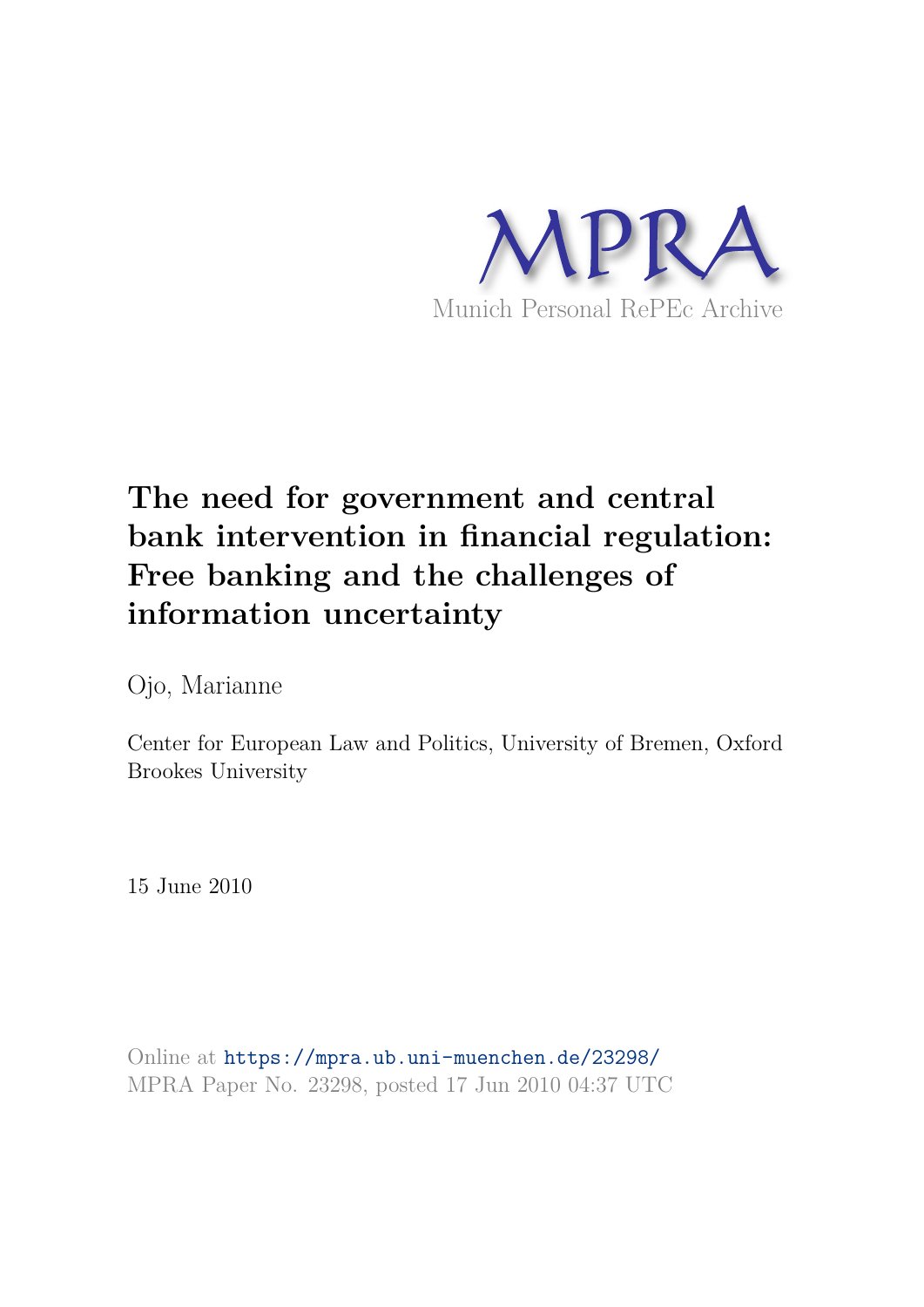#### **ABSTRACT**

Through a focus on the ever increasing need to address information asymmetries, as well as reference to the uniqueness of the degree to which systemic risks are triggered in banking, this paper aims primarily to highlight reasons why government and central bank intervention are essential and required in financial regulation.

The role presently assumed by regulation is not the same as it was thirty years ago. Deregulation and conglomeration have significantly altered the landscape in which regulation previously existed and to an extent, defined the role which it presently assumes. For this reason, arguments which were (and have been) directed against government, central bank intervention, as well as the role of regulation, require re-evaluation.

Deposit insurance and lender of last resort arrangements serve to instil confidence in depositors hence contributing towards safeguarding system stability and preventing unnecessary runs where panics occur. Such benefits are not only considered against those arguments advanced by antagonists of deposit insurance and lender of last resort arrangements, but also against those views which do not favour government and central bank intervention. In evaluating whether free banking is equipped with as many mechanisms and safeguards required in safeguarding the stability of the financial system, the urgency for such safety net instruments, which is attributed to the peculiar and unique nature of banking, will be considered. Contrary to the argument [that "if markets are generally better at allocating resources than governments are, then the differences or distinctions which exist between "money" and the industry that provides it (the banking industry) should not serve as bases for an assumption that money and banking are exceptions to the general rule"], it has to be highlighted (for several reasons) that the banking industry could not be equated to other areas of the financial sector. One of such reasons relates to the extent to which the impact of systemic runs differ within the banking sector when compared to other areas such as the securities markets.

The differences in the nature of risks which exist in banking and those which exist within the securities markets, constitutes another reason why the need for government and central bank intervention is advocated. Furthermore, even though the nature of banking risks warrants government and central bank intervention – as well as capital adequacy regulation, capital regulation should also be extended to the securities markets for many reasons – one of which is the ability to securitise assets.

If there was no longer a role for regulation, then re- regulation should not have occurred in certain jurisdictions which have adopted and successfully implemented consolidated supervision.

Key Words: asymmetric information; lender of last resort; central banks; systemic; regulation; deposit insurance; free banking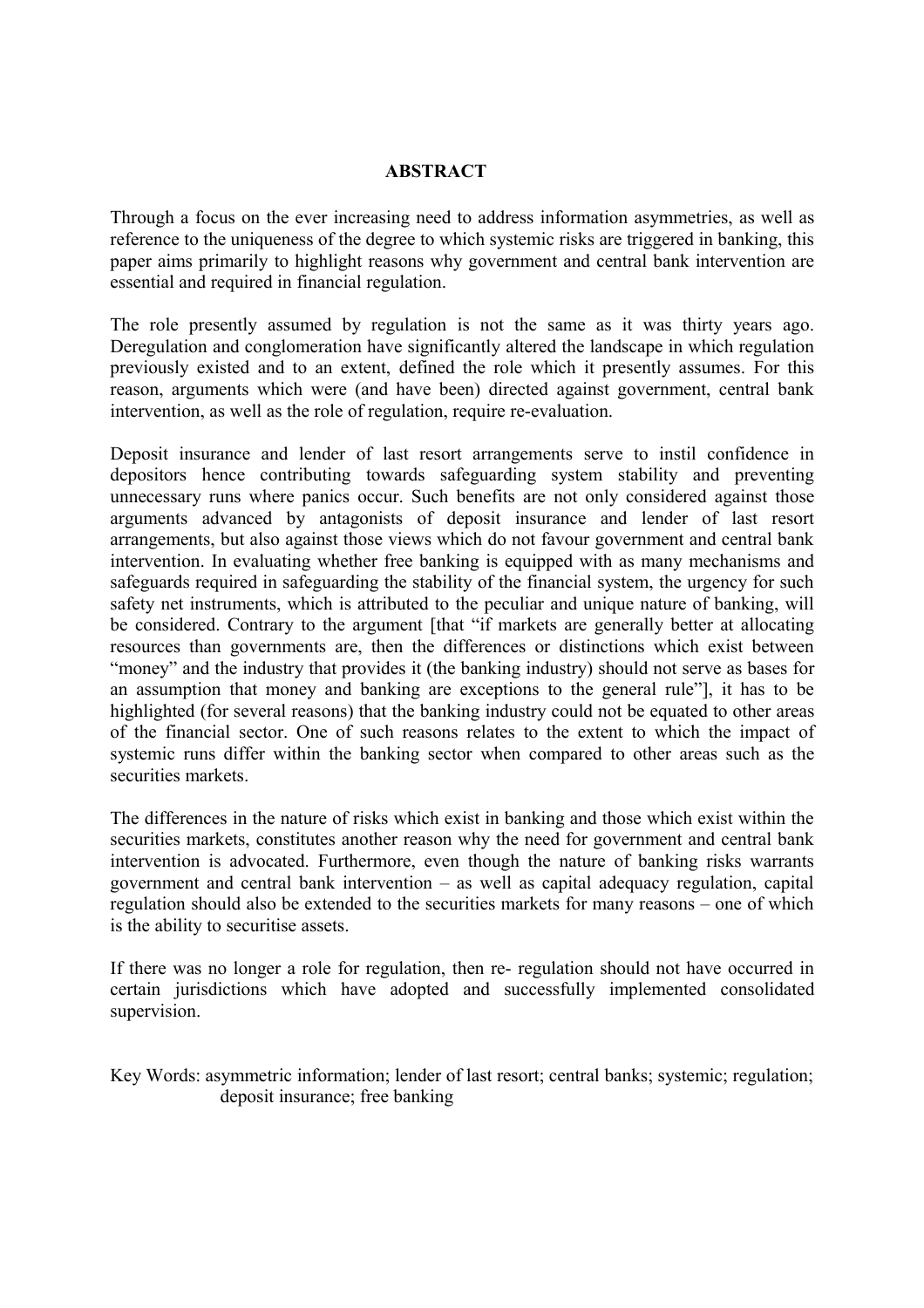# **The Need for Government and Central Bank Intervention in Financial Regulation: Free Banking and the Challenges of Information Uncertainty.**

*Marianne Ojo<sup>1</sup>*

Introduction

"Government failure does not constitute a good argument for government intervention"<sup>2</sup> however information asymmetry and the degree of interconnectivity associated with some parts of the financial system merit such intervention. This being particularly the case where systemic risks which are consequential of information asymmetry involve "too big to fail" or "too interconnected to fail" firms. Moral hazard, a market failure which is associated with asymmetric information – as well as high levels of deposit insurance and lender of last resort arrangements, is defined as " a situation whereby asymmetric information could induce borrowers to take action/s which erode the value of loans."<sup>3</sup> Moral hazard could also be defined as adverse incentive effects – such as excessive risk taking levels, and the tendency for depositors to be less careful in the selection of their banks.

Forms of government and central bank intervention, such as deposit insurance schemes and lender of last resort arrangements, have been criticised for their capacity to induce higher risk taking levels than would otherwise have existed if such arrangements had not been in place. The existence of high levels of deposit insurance is also considered to serve as an incentive which compels banks to retain lower levels of capital. However a distinction needs to be drawn between the need for safety net mechanisms (such as deposit insurance and lender of last resort arrangements) and excessive or unduly high levels of deposit insurance and the provision of lender of last resort mechanisms to those banks who do not necessarily merit such intervention.

The role assumed by banks, that is, their continual monitoring of the creditworthiness of the borrower and their duty to ensure due diligence (from the start of the contract and throughout the monitoring process), not only enables and equips banks to "acquire and evaluate information about potential borrowers", but also contributes to their capacity to reduce costs which are linked to moral hazard – since banks are considered to be more effective at monitoring the behaviour of borrowers after funds have been distributed.<sup>4</sup>

Capital adequacy regulation, another form of government intervention – which could also be regarded as signifying a move towards free banking (hence embodying a combination of government intervention and free banking), has also faced growing criticisms recently. Basel II has been criticised for its unduly and over sensitive internal credit risk models which have contributed towards inducing further pro cyclical effects.

<sup>&</sup>lt;sup>1</sup> Researcher, Center for European Law and Politics (ZERP) University of Bremen and Teaching Associate, Oxford Brookes University.

<sup>2</sup>K Dowd, "Does Asymmetric Information Justify Bank Capital Adequacy Regulation?" *Cato Journal*, Vol. 19, No. 1 (Spring/Summer 1999) at page 9

<sup>&</sup>lt;sup>3</sup> JC Trichet, "What Role For Finance"University lecture by Mr Jean-Claude Trichet, President of the European Central Bank, at the Universidade Nova de Lisboa, Lisbon, 6 May 2010 at page 3 of 9 < http://www.bis.org/review/r100510a.pdf>

<sup>&</sup>lt;sup>4</sup> see ibid at pages 2 and 4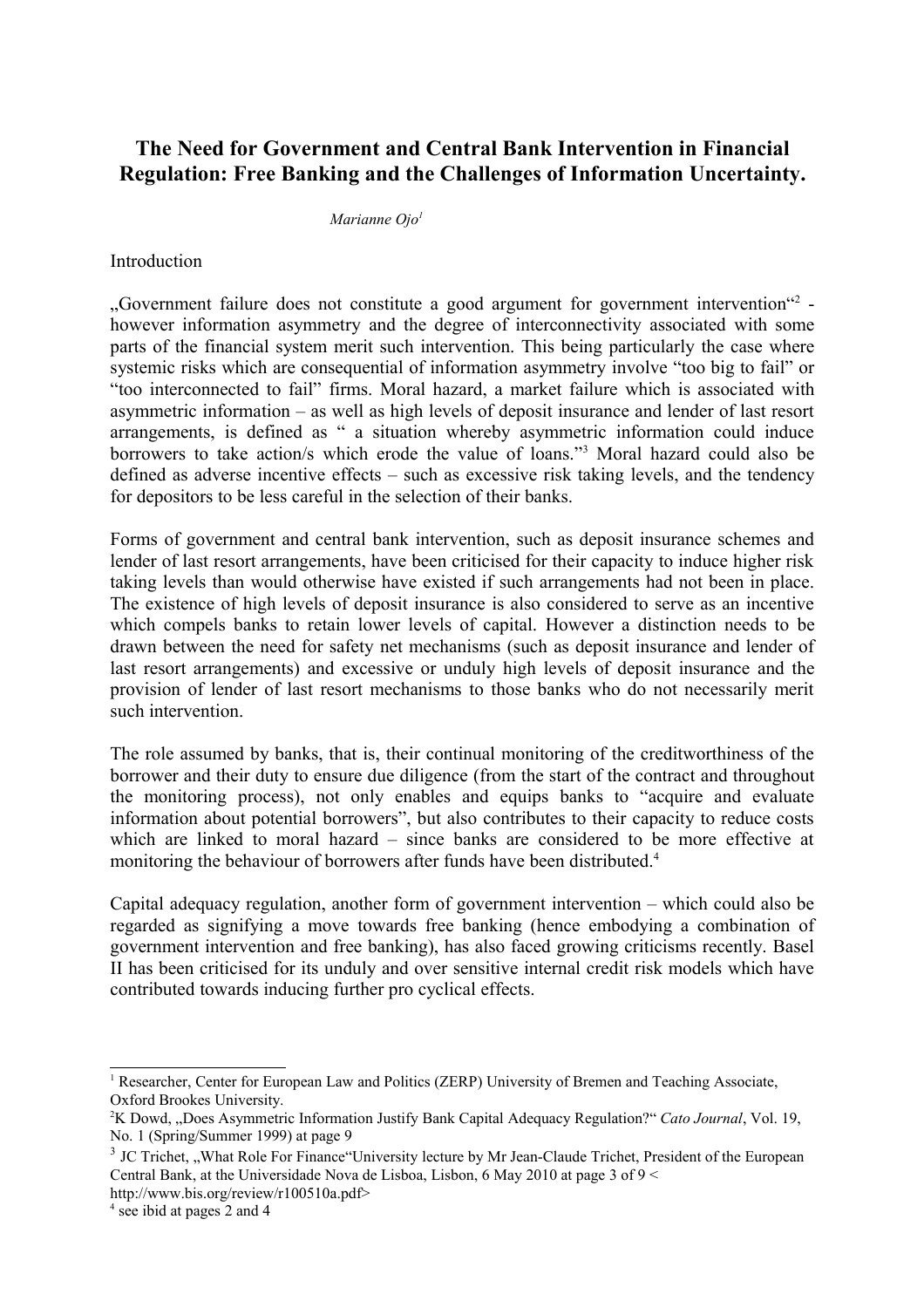Whilst the rationale for bank regulation has been questioned and has constituted the topic of various debates, the securitisation of loans and its effects in "reducing lenders' incentives to undertake prudent screening and continuous monitoring"<sup>5</sup> constitutes a further reason for capital adequacy regulation to be extended to the securities markets.

The first section of the paper aims to enlighten, as well as bring to recollection, some of those arguments which have supported or criticised the rationale for safety instruments such as deposit insurance schemes and lender of last resort arrangements. In defending the rationale for such safety net instruments, the need to have an appropriate level of such safety net instruments (as opposed to excessive levels) operating in the financial system is re-iterated. Furthermore, the role played by central banks and governments in facilitating financial stability and supervision, as well as the inability of free banking mechanisms to provide similarly effective attributes, constitute further reasons why central bank and government intervention is advocated.

The second section considers how capital adequacy requirements, another form of state intervention, has contributed towards addressing problems attributed to information asymmetries. However, it is highlighted that this proposal and measure only serves as a partial solution to the issue of asymmetric information. This was not only demonstrated during the most recent financial crisis, but has been realised over the past years – resulting in the Basel Committee's initiatives and introduction of the three pillar system which is still relevant for the Revised Framework for the International Convergence of Capital Measurement and Capital Standards: namely, capital adequacy requirements, supervisory review and market discipline.

The third section then considers reasons advanced in favour of and against free banking. Section four not only provides an analysis of reasons why central bank intervention is deemed necessary in regulation but also considers the benefits and detriments which are attributed to central banks' assumption of all encompassing roles of supervisor, monetary policy setter and lender of last resort. Even though the option of government owned central banks is accepted by Benston and Kaufman, the possibility that private central banks could serve as a better option to government owned central banks is not excluded.<sup>6</sup>

For reasons not only attributed to accountability, but also the possibilities that political interference in central bank decision making might occur, private central banks are preferred. Furthermore, it is important for central banks to become more independent in the conduct of monetary policy procedures and less politically involved when assuming supervisory roles. However, central bank independence will not constitute a topic of detailed discussion in the present paper.

<sup>&</sup>lt;sup>5</sup> Even though Trichet also argues that stock markets can perform the duty of monitoring the behaviour of borrowers – thereby contributing towards the reduction of moral hazard, he acknowledges the difficulties (in monitoring) which arise where loan securitisation occurs. See ibid at pages 2 and 4. Also see DW Diamond and RE Verrechia "Optimal Managerial Contracts and Equilibrium Security prices" (1982) Journal of Finance, Volume 37 at pages 275 – 287 and M Jensen and K Murphy "Performance Pay and Top Management Incentives" Journal of Political Economy Volume 98 at pages 225 - 263.

<sup>&</sup>lt;sup>6</sup> See GJ Benston and GG Kaufman "The Appropriate Role of Bank Regulation" (1996) Economic Journal Volume 106 (May) at page 696.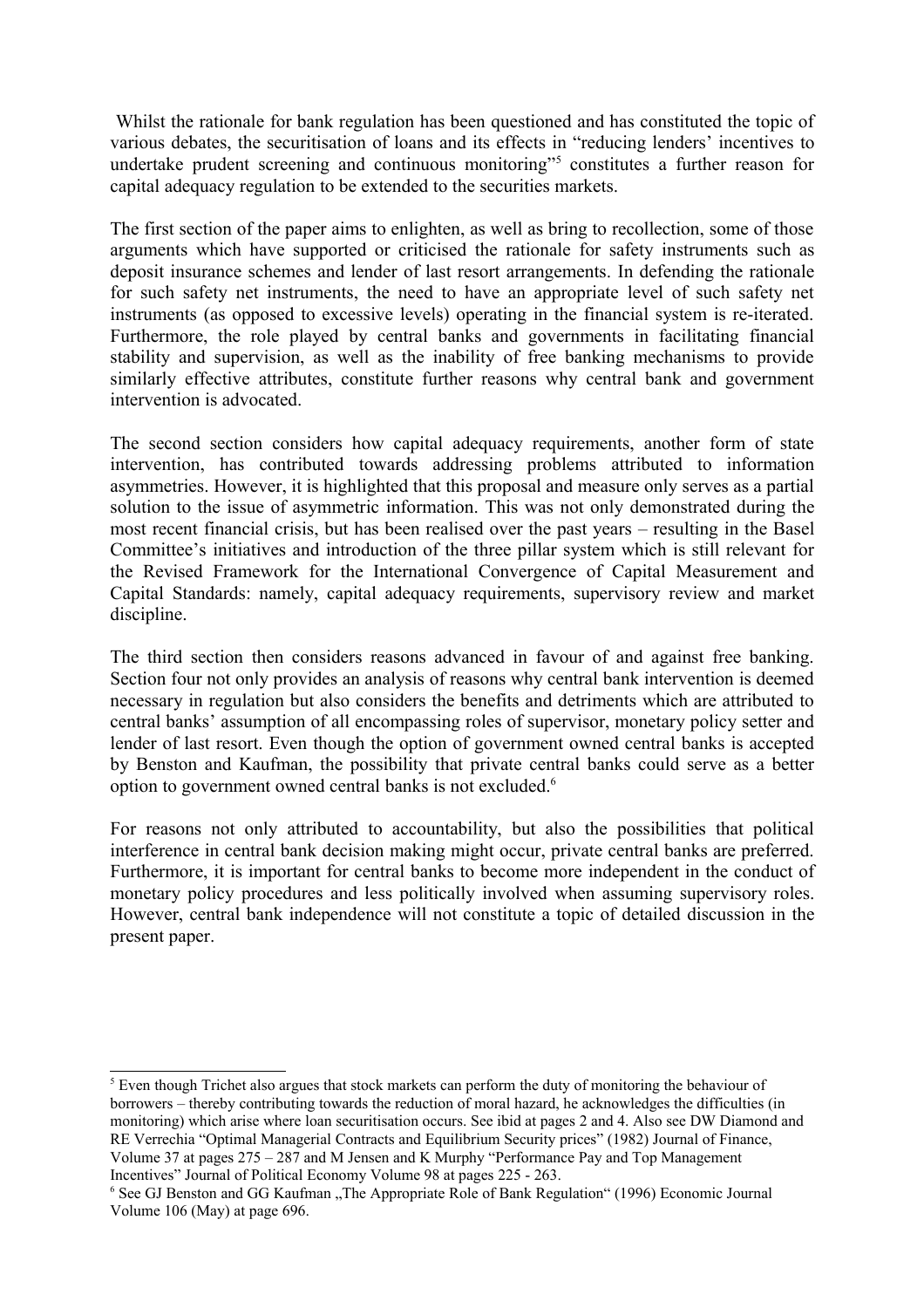- A. Forms of Government and Central Bank Intervention in Bank Regulation.
- I. Deposit Insurance and Lender of Last Resort Arrangements:

Deposit insurance and lender of last resort arrangements serve to instil confidence in depositors hence contributing towards safeguarding system stability and preventing unnecessary runs where panics occur. Such benefits are not only considered against those arguments advanced by antagonists of deposit insurance and lender of last resort arrangements, but also against those views which do not favour government and central bank intervention. In evaluating whether free banking is equipped with as many mechanisms and safeguards required in safeguarding the stability of the financial system, the urgency for such safety net instruments which is attributed to the peculiar and unique nature of banking will be considered.

Furthermore, the differences in the nature of risks which exist in banking and those which exist within the securities markets, constitutes another reason for the need for government and central bank intervention. Even though the nature of banking risks warrants government and central bank intervention – as well as capital adequacy regulation, capital regulation should also be extended to the securities markets for many reasons – one of which is the ability to securitise assets.

The rationale for bank regulation in the form of safety instrument arrangements for consumers (deposit insurance) and banks (lender of last resort arrangements) and whether such safety instruments actually contribute to the development of the banking system have constituted the subjects of controversial debates in several sources of the literature.

Criticism has been directed at the rationale for having banking regulation in the public sector – in particular, to high levels of deposit insurance.<sup>7</sup> According to Dowd, the Lender of Last Resort support to the financial system "directly encourages the very behaviour", that is, "greater risk-taking and weaker capital positions – which a sound banking regime should avoid."<sup>8</sup> This being the case since (in his opinion), the availability of the lender of last resort arrangement would always encourage a situation where bad banks are protected from the consequences of their "own" actions (as the mechanism is intended to be a source of liquidity to banks which cannot otherwise obtain such liquidity) and since "good" banks will always have access to loans which are required to sustain their liquidity levels.<sup>9</sup>

In serving as a kind of life-line to weaker banks, the lender of last resort facility, it is further contended, has the potential to i) "reduce incentives for good banks to adopt the virtuous strategy of building themselves up in anticipation of winning weaker banks' market share", as well as ii) stimulating the incentives of "otherwise good" banks, under these circumstances, to take on greater risks.<sup>10</sup>

<sup>7</sup> See JS Alworth and S Bhattacharya, Paper presented at the 32nd Annual Conference on Bank Structure and Competition , sections 1 and 3.2

<sup>&</sup>lt;sup>8</sup> K Dowd, "The Case For Financial Laissez-Faire" May 1996 The Economic Journal Volume 106 at page 683 9 ibid

<sup>&</sup>lt;sup>10</sup> Dowd argues that the lender of last resort facility, ironically, could trigger the very instability which supporters of central banking often claim could arise under free banking and that furthermore, anyone observing such instability could easily and erroneously consider it to be a consequence of market activities – as well as falsely believing that the banking system actually required the LLR mechanism (which in actual fact, was undermining it). ibid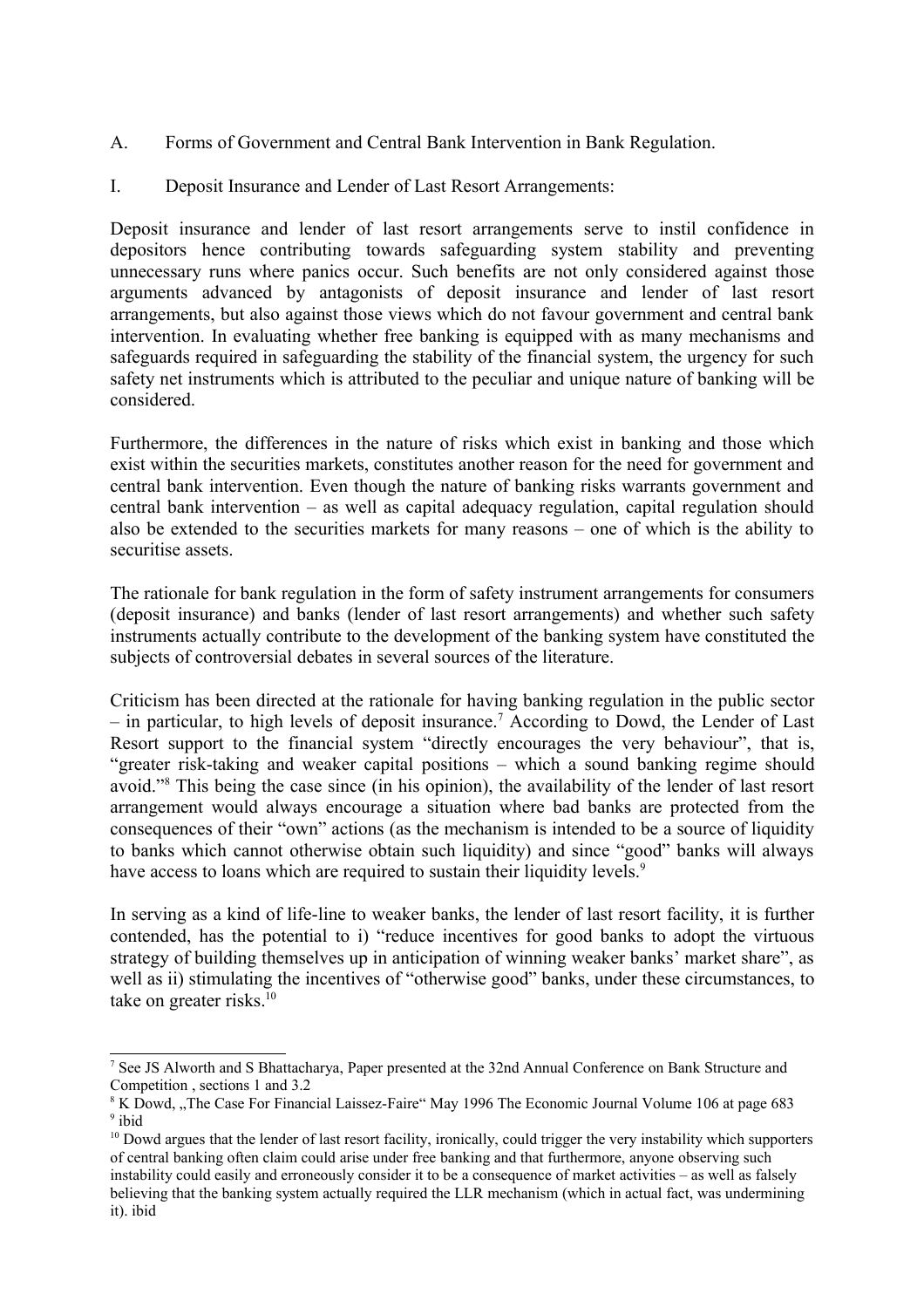Furthermore, the capacity of deposit insurance to serve as an impediment to forces of market discipline has been highlighted. In illustrating its impact on market discipline, Kaufman states that the substantial and easily relatively reduced losses to bank depositors, federal deposit insurance corporation, loan customers and users of the payments system – as well as the reduction in levels of bank failures (generally), may result in the potential for "even temporary disruptions in either bank-loan customer relations or the payments system (through increasing capital requirements and enforcing prompt regulatory corrective intervention and least cost resolution provisions)."<sup>11</sup> He also adds that federal deposit insurance requires the application of additional special legislation and regulation to banking and that banking, as a result, is unique – not solely because of its potential to trigger systemic contagion, but also because of federal deposit insurance.<sup>12</sup> It is also argued that in the absence of deposit insurance guarantees, banks which recognise risks which are attributable to transaction costs and asymmetrical information discounts (such transaction costs and information asymmetry having the capacity to contribute to costs for banks that have experienced large scale withdrawals - which might result in insolvency for such banks) and are able to provide for these risks through the retention of adequate amounts of capital – to prevent simultaneous withdrawal of funds by depositors, are unlikely to be penalised by the market (whilst banks which do not recognise or make provision for such risks are likely to be penalised).<sup>13</sup>

Other ways through which market discipline could be impeded include "the aggressive expansion of central banks' balance sheets – which may serve as substitute for markets for longer than intended."<sup>14</sup> In elaborating on this point, it is further argued, that central banks could impair the operation of the money market if they were to drain the supply of high quality collateral required by market participants and that as a result, "central banks need to

"One, many depositors have only small claims and thus find credit evaluation of individual institutions relatively costly. Two, many bank assets, liabilities, and activities are considered to be unique and not have readily marketable counterparts, and some bank activities are cloaked in confidentiality so that information is scarce. As a result, valuing these activities at market is likely to be more difficult and less accurate for banks than for non banking firms, and depositors are assumed to view banks as more or less homogeneous with respect to their financial health. Three, because the market values of these activities can change quickly, costly frequent and possibly even continuous monitoring is required to differentiate adequately among institutions. Four, product and market differences are hypothesized to be less important than in other industries, particularly since the introduction of federal deposit insurance, so that banks are viewed as being more homogeneous." See GG Kaufman "Bank Contagion: A Review of the Theory and Evidence" Journal of Financial Services Research Volume 8 No 2 at page 127; also see CW Calomoris and G Gorton, "The Origins of Banking Panics: Models, Facts and Bank Regulation" in GR Hubbard ed *Financial Markets and Financial Crises* (1991) Chicago : University of Chicago Press at pages 109-173; FS Mishkin, "Asymmetric Information and Financial Crisis: A Historical Perspective." In R. Glenn Hubbard, ed., *Financia! Markets" and Financial Crises.* Chicago: University of Chicago Press. 1991, pp.69- 108.RE Randall, "The Need to Protect Depositors at Large Banks, and the Implications for Bank Powers and Ownership," *New England Economic Review,* Federal Reserve Bank of Boston, September;/October I990, pp. 63-75.

<sup>&</sup>lt;sup>11</sup> "Such provisions", in Kaufman's opinion, "attempt to mimic forces of market discipline in an insured depositor environment." GG Kaufman "Bank Contagion: A Review of the Theory and Evidence" Journal of Financial Services Research Volume 8 No 2 at page 143 and 144; Also see GJ Benston, and GG Kaufman, *Risk*  and Solvency Regulation of Depository Institutions. Past Policies and Current Options. New York: Salomon Brothers Center Graduate School of Business, New York University. 1988.

<sup>&</sup>lt;sup>12</sup> GG Kaufman "Bank Contagion: A Review of the Theory and Evidence" Journal of Financial Services Research Volume 8 No 2 at page 143; Based on various hypotheses on the literature, industry and firm specific contagion (whether individual or in association with one another), are considered more likely to occur in banking owing to the fact that depositors are generally considered to be less informed about the financial state of both their own banks and those of other banks in the industry than creditors of firms in non bank industries. This is attributed to a number of reasons, namely:

<sup>&</sup>lt;sup>13</sup> GJ Benston and GG Kaufman "The Appropriate Role of Bank Regulation" (1996) Economic Journal Volume 106 (May) at page 692

<sup>&</sup>lt;sup>14</sup> J Caruana, "The Great Financial Crisis: Lessons For the Design of Central Banks" 2010 Bank for International Settlements Publications at page 2 of 9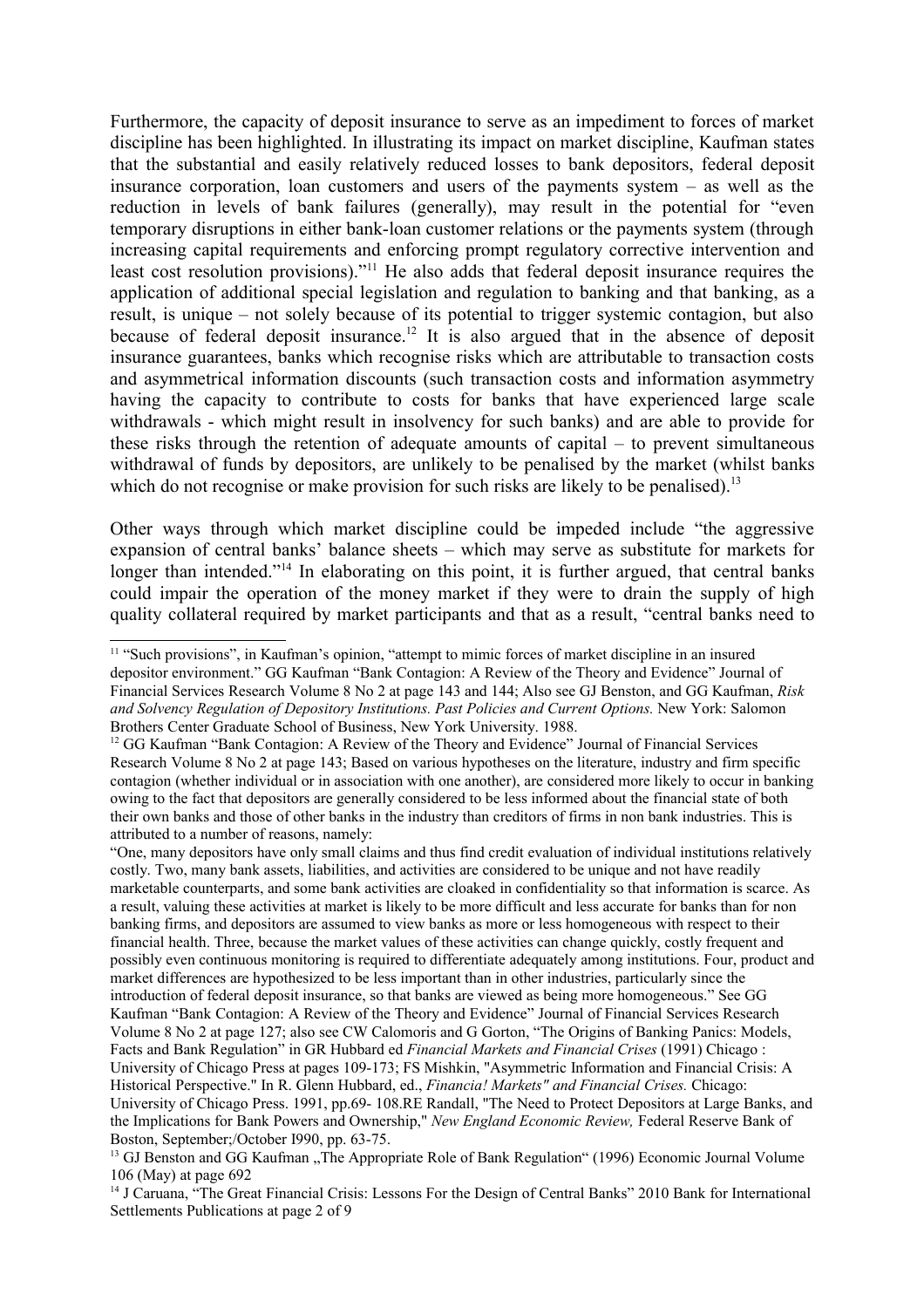strike a balance between the need to protect their financial position and the broader policy objective of making markets work."<sup>15</sup>

# II. Empirical Evidence Which Suggest that Banking is Only Slightly Unique.

Although it is argued that "a review of the empirical literature reveals very little support for the claim that depositor runs on solvent banks cause insolvencies" (Kaufman,  $1984$ )<sup>16</sup>, it is generally acknowledged that the impact of contagion and failure is more serious within the banking industry than other industries. As well as examining reasons why bank contagion and failure are considered to be more serious in the banking industry, Kaufman evaluates empirical evidence which he used as a means of investigating why such contagion "occurs faster, spreads more broadly within the banking industry, results in larger number of failures, results in larger losses to creditors (depositors) at failed banks and spreads more beyond the banking industry – causing damage to the financial system as a whole.<sup>"17</sup> He concludes that "bank failures with no or only minimal losses to depositors and no interruptions in lending arrangements or the payments system are neither more contagious nor more damaging than the failures of non bank firms."<sup>18</sup>

# B. Capital Adequacy Regulation: A Hybrid of State Intervention and Free Banking

Another form of government or central bank intervention other than the above mentioned, as argued by David Miles<sup>19</sup>, is namely capital adequacy regulation. This form of intervention is intended to "compel banks to retain higher levels of capital than they otherwise would."<sup>20</sup> The adoption of capital adequacy ratios is also considered to signify a move which is evidential of free banking since the expansion of banks' credit requires the fulfilment of criteria aimed at demonstrating that such credit expansion is required.<sup>21</sup> The explanation to Miles argument (that capital adequacy serves to induce banks to retain higher capital levels), as stated by Dowd, consists in the fact that "if depositors cannot assess the financial soundness of individual banks, then banks will maintain lower than optimal capital ratios ."<sup>22</sup> Miles argues that a solution to such problem triggered by information asymmetry could be for a regulator

<sup>&</sup>lt;sup>15</sup> "Private financial institutions will prefer counter parties of unquestioned soundness during periods of financial crisis and it may prove difficult to control the dependency of such private financial institutions on the central bank"; ibid at pages 2 and 3.

<sup>&</sup>lt;sup>16</sup> GJ Benston and GG Kaufman "The Appropriate Role of Bank Regulation" (1996) Economic Journal Volume 106 (May) at page 692

<sup>&</sup>lt;sup>17</sup> GG Kaufman "Bank Contagion: A Review of the Theory and Evidence" Journal of Financial Services Research Volume 8 No 2 at page 124

<sup>&</sup>lt;sup>18</sup> ibid at page 144

<sup>&</sup>lt;sup>19</sup> K Dowd, "Does Asymmetric Information Justify Bank Capital Adequacy Regulation?"

*Cato Journal*, Vol. 19, No. 1 (Spring/Summer 1999) at page 2

 $20$  ibid

<sup>&</sup>lt;sup>21</sup>Furthermore, Dow adds that the market has demonstrated a lack of responsiveness (as well as lack of ability to predict with accuracy, the consequences of increased sovereign debt) in relation to very obvious implications of debt crisis. That free banking enthusiasts might argue that such , sluggishness" in response is attributable to the sense of security provided by the State. See S Dow, "Why the Banking Industry Should Be Regulated?" May 1996 Volume 106 No 436 The Economic Journal at page 702

 $22$  In this respect, the optimal capital ratios are regarded as "those ratios which the banks would have observed if the depositors had been able to assess their financial positions adequately and properly." See K Dowd, "Does Asymmetric Information Justify Bank Capital Adequacy Regulation?" *Cato Journal*, Vol. 19, No. 1 (Spring/Summer 1999) at page 2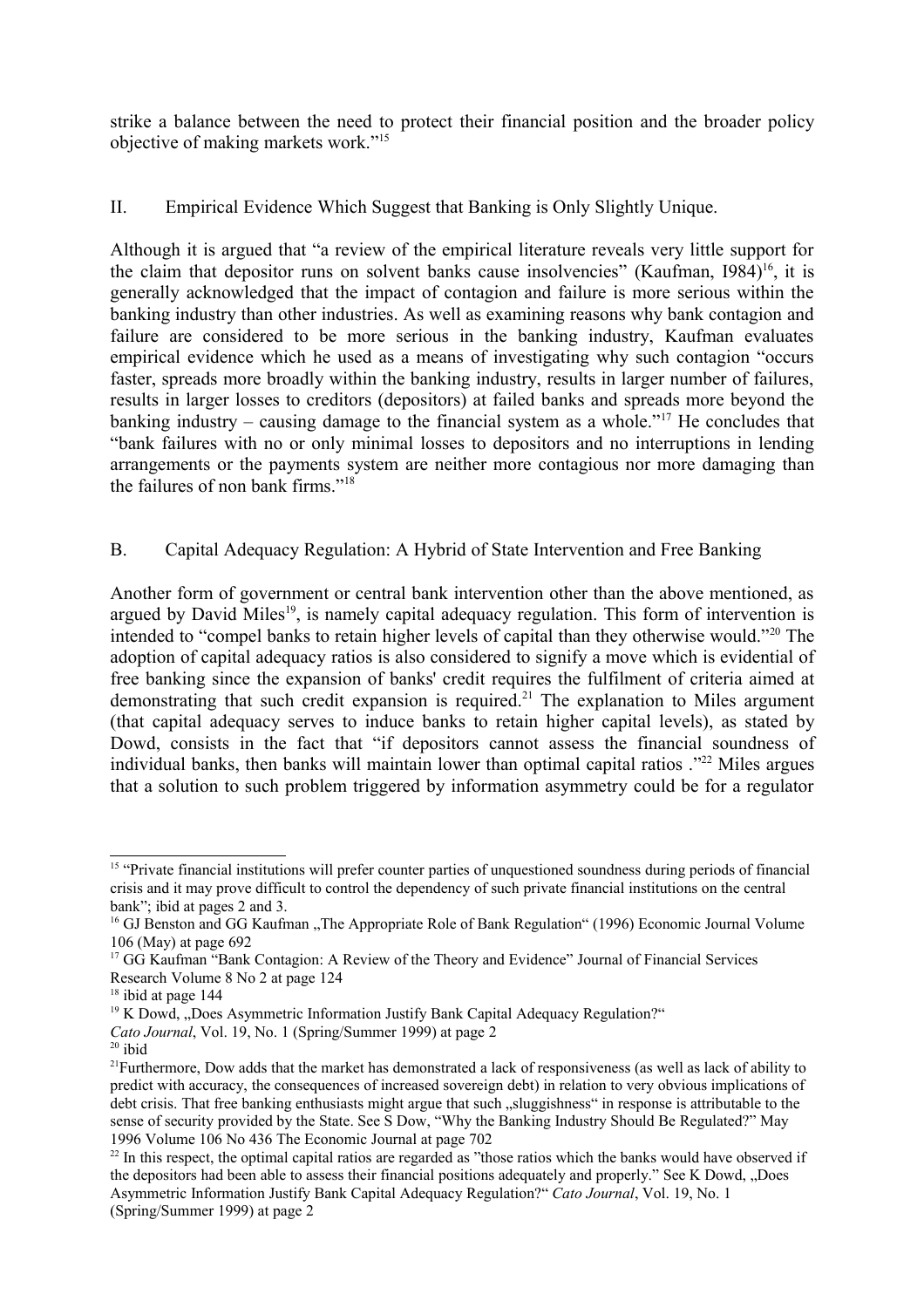to "assess the level of capital which the bank would have retained in the absence of such information asymmetry and compel it to retain this level of capital."<sup>23</sup>

Such a possibility for the regulator to asses the level of capital which the bank would have retained (given no existence of information asymmetry), in Dowd's view, should also provide depositors with the capacity to obtain sufficient information in order to assess banks' capital adequacy – with the resulting consequence that regulation would not be necessary.<sup>24</sup> Dowd's view however, raises two contentious points:

i)Whether and when it would be appropriate to provide depositors with information obtained by the regulator. Not all depositors are able to distinguish appropriately between those banks which are truly and likely to fail and the premature release of financially sensitive bank information may trigger a bank run – even before the central bank is able to perform its role as lender of last resort.

ii) There will always be a role for regulation – since capital adequacy requirements on their own, would still not suffice to address problems attributed to information asymmetry.

The impact of the failure of one bank or a small group of banks is illustrated through the effects of rapid deposit withdrawals and the fears which as a result, could be instilled in the "most trusting bank customer" as a result of such withdrawals.<sup>25</sup> Little evidence, it is further added, exists to support the general belief that bank contagion could trigger domino like effects which could result in the failure of solvent banks, the financial system, and even the entire macro economic system – even in the absence of deposit insurance.<sup>26</sup>

According to Benston and Kaufman, the possibility of solvent banks being rendered insolvent is likely to occur where costs are imposed on such solvent banks (which have been subjected to massive withdrawals), as a result of transaction costs and asymmetric information discounts.<sup>27</sup> Furthermore, they argue that short - term depositors of both solvent or insolvent banks have the capacity to withdraw all their money at the same time only if their banks are able to sell necessary assets or secure required funds quickly.<sup>28</sup>

Even though Dowd argues that safety net instruments have weakened the banking system and that during a period where unregulated systems existed, banks with strong capital positions retained depositor confidence, such an argument does not take into due consideration, the problem of asymmetric information. In acknowledging Miles' argument, Dowd admits that regulators could play a role by imposing capital requirements which would address asymmetric information.<sup>29</sup> Even then, Miles' proposal would not address asymmetric

 $23$  ibid

 $24$  ibid at page 8

<sup>&</sup>lt;sup>25</sup> Such need and ability of depositors to take rapid protection is explained by way of the short term nature of deposits – which as a result, instigates depositors to take protection actions aimed at ensuring a safe (rather than sorry) position. See GG Kaufman "Bank Contagion: A Review of the Theory and Evidence" Journal of Financial Services Research Volume 8 No 2 at page 127

 $26$  ibid at page 143

<sup>&</sup>lt;sup>27</sup> See GJ Benston and GG Kaufman "The Appropriate Role of Bank Regulation" (1996) Economic Journal Volume 106 (May) at page 692

<sup>28</sup> ibid

<sup>&</sup>lt;sup>29</sup> Information asymmetry, as argued by Dowd, leads to a bank capital adequacy problem. "Miles' solution is for a regulator to assess the level of capital the bank would have maintained in the absence of the information asymmetry, and then force it to maintain this level of capital. If depositors cannot assess the financial soundness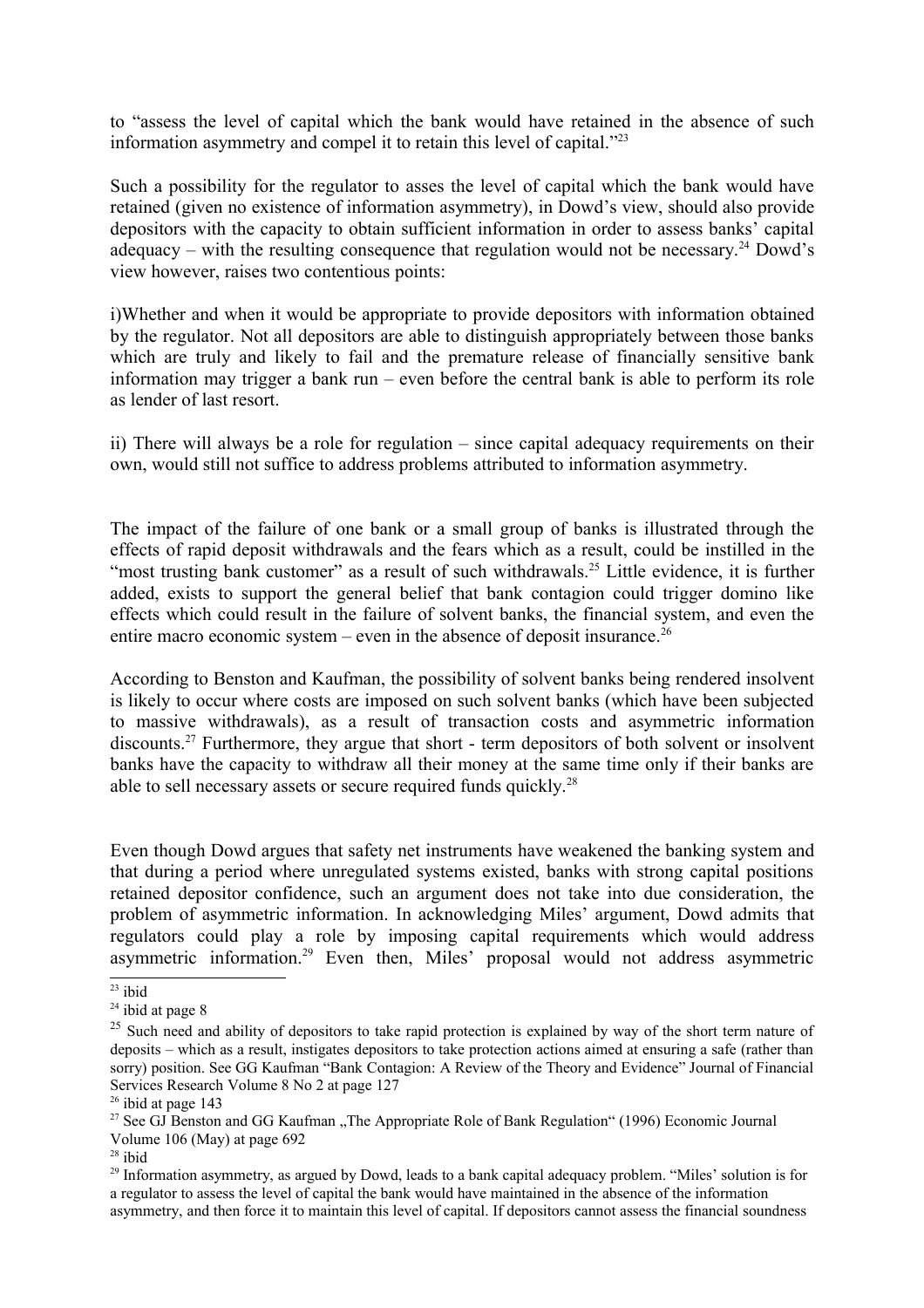information in its entirety. If banks were compelled by regulators to retain such levels of capital that would have been retained if asymmetric information did not exist (and if the depositors had been able to asses their financial positions with sufficient transparency),  $30$  this would not necessarily guarantee depositor confidence. Liquidity risks and systemic risks triggered as a result of asymmetric information justify the fact that regulation will still be required even where adequate capital cushions appear to exist – since such cushions on their own, are not adequate enough to combat liquidity, systemic risks and bank runs which eventually result in genuine market failures within the financial system. As well as constituting a fundamental foundation of prudential supervision, the Basel Committee recognised the inability of capital adequacy requirements to thrive efficiently on its own – thereby creating two other complementary pillars, namely, supervisory review and market discipline. Even though banks' strong capital positions serve (to an extent) as a formidable means of addressing asymmetric information, not all market failures resulting from asymmetric information will be addressed. Furthermore, deposit insurance and lender of last resort arrangements, if administered according to levels which are not excessive or unwarranted, will certainly help to contribute some degree of stability to the financial system where depositors and banks are offered some form of assurance which would limit the occurrence of bank failures or bank runs.

C. Arguments in Favour of and against Free Banking

Free banking is favoured by Dowd who argues that if markets are generally better at allocating resources than governments are, then the differences or distinctions which exist between "money" and the industry that provides it (the banking industry) should not serve as bases for an assumption that money and banking are exceptions to the general rule.<sup>31</sup>

Whilst Dowd is in favour of free banking, Dow advances many reasons to justify her support for the restriction of regulation to deposit insurance and the "generalised provision of lenderof-last-resort" arrangements to the entire system.<sup>32</sup>

#### Arguments against Free Banking

2 principal arguments advanced by Dow, which could be considered as reasons attributed to the need for government and central bank intervention are as follows:<sup>33</sup>

of individual banks, then banks will maintain lower than optimal capital ratios, where the optimal capital ratios are those banks would have observed if depositors could have assessed their financial positions properly. Intuitively, if depositors can assess a bank's capital strength, a bank will maintain a relatively strong capital position because greater capital induces depositors to accept lower interest rates on their deposits. However, if depositors cannot assess a bank's capital strength, then a bank can no longer induce depositors to accept lower interest rates in return for higher capital, and the bank's privately optimal capital ratio is lower than is socially optimal." K Dowd, "Does Asymmetric Information Justify Bank Capital Adequacy Regulation?" *Cato Journal*, Vol. 19, No. 1 (Spring/Summer 1999) at page 2 of 9

<sup>&</sup>lt;sup>30</sup> The levels that would have been retained are "the optimal capital ratios which those banks would have observed if depositors had been able to assess their financial positions properly" – that is, if information asymmetry did not exist. See ibid

<sup>&</sup>lt;sup>31</sup> Even if the industries are "different" in some ways, Dowd adds, ("because public policy has made them so"), "that still does not tell us that the industries are intrinsically different or that the intervention that makes them different is justified." K Dowd, *Laissez Faire Banking* 1993 Routledge London at page 1

<sup>&</sup>lt;sup>32</sup> She does not support complete deregulation of banking. See S Dow, "Why the Banking Industry Should Be Regulated?" May 1996 Volume 106 No 436 The Economic Journal at page 705

 $33$  ibid at pages 700 and 701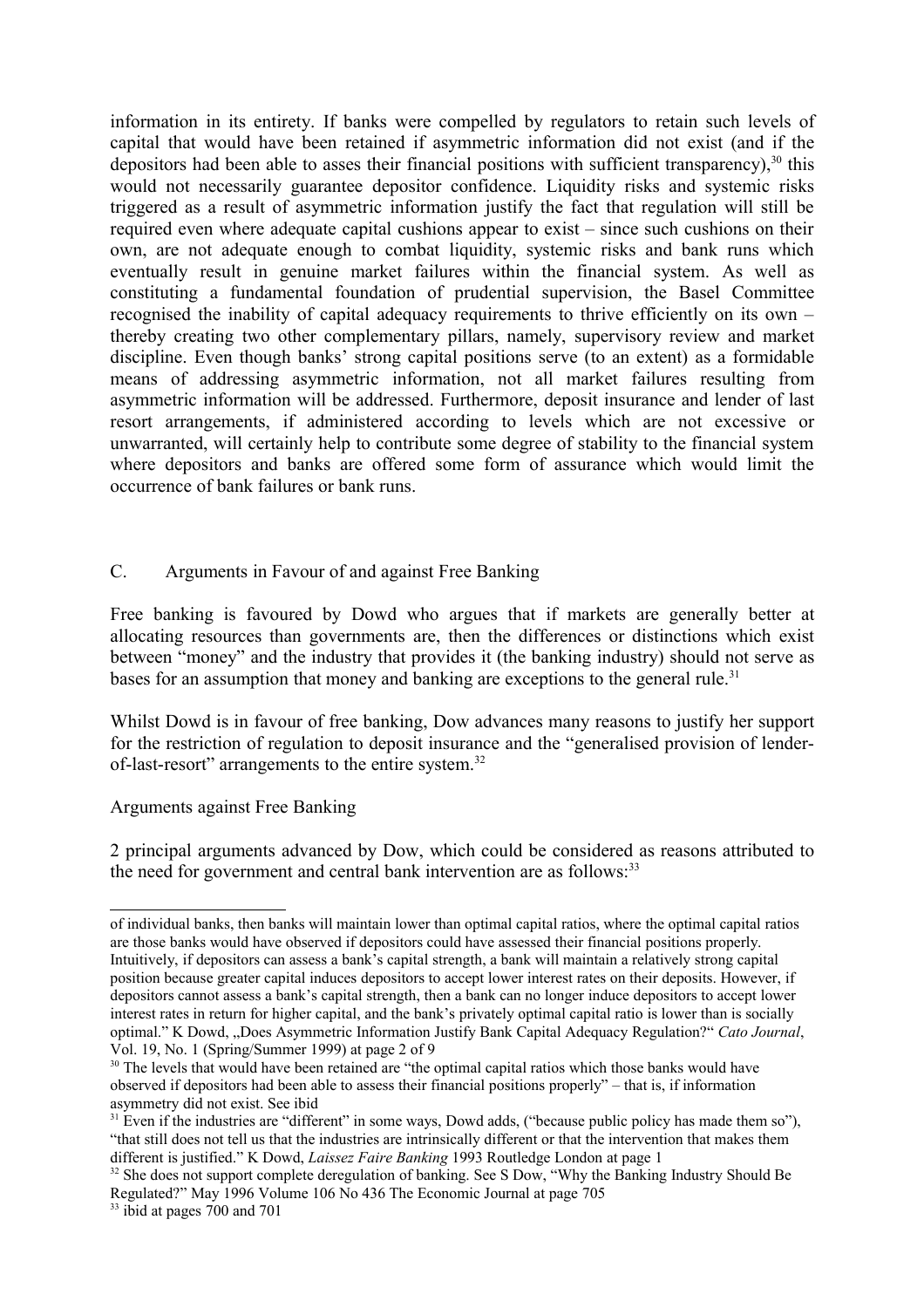i) Presumed absence of uncertainty of information

Dow highlights the flaws inherent in the reasoning adopted by many advocates of free banking $34$  and states that the basis of her argument is not to justify the fact that asset values can never be predicted, but that the valuations are dependent on uncertain values.

Failure to acknowledge or observe the actual level of uncertainty is of vital significance since in Dow's opinion, the nature of the demand for money and the propensity for systemic instability, as well as the operational feasibility of a free banking system, are dependent thereon<sup>35</sup>

Furthermore she adds:

"Free banking proposals rest crucially on the market's capacity to value bank assets. In the absence of state regulation and supervision, it is the market which has the responsibility to discipline banks into adopting prudent portfolios. Yet free bankers have not demonstrated that the market can actually generate the knowledge required to assess banks' risks levels."<sup>36</sup>

Even though Dow acknowledges that free banking would certainly provide the incentive to depositors to acquire more information about banks, she draws attention to concerns which relate to whether even information which is regarded as "complete", under free banking, $37$  is adequate for the correct assessment of risk.

ii) Difficulty encountered by central bank supervisors in determining whether a bank has liquidity or insolvency problems

The alternating shifts between illiquidity and insolvency is acknowledged as having numerous consequences – one of which is namely, the fact that, provision of liquidity by a central bank to a distressed bank, may allow some of the banks' creditors to "escape" before insolvency actually occurs.<sup>38</sup>

Another reason put forward by Dow as evidence of the fact that prudential regulation needs to be backed up by the lender of last resort facility, is attributed to the extreme difficulty encountered by central bank supervisors in determining whether a bank has liquidity problems or insolvency problems.<sup>39</sup>In this context she refers to Davis' earlier observations and findings on issues related to asymmetric information.<sup>40</sup> In highlighting the need for some form of assurance to depositors and the importance of insurance, she also draws attention to Goodhart's earlier observations<sup>41</sup> that private sector deposit insurers would face insurmountable difficulties in gathering adequate information on market values and other

<sup>&</sup>lt;sup>34</sup> Dowd for instance, she argues, was able to arrive at the conclusion that banks "can actually detect"

overvaluation of assets" as a result of a presumption of the absence of uncertainty

 $35$  ibid at page 700

<sup>36</sup> ibid

<sup>&</sup>lt;sup>37</sup> Freebankers, according to Dow, use the word "knowledge" advisedly. Instead of a consideration of complete or incomplete information, terms such as "ability" to predict market values correctly (even within a probability distribution and even in principle) or "probability"are frequently used. Such terms can be regarded as ambigous and uncertain.

<sup>&</sup>lt;sup>38</sup> J Caruana, "The Great Financial Crisis: Lessons For the Design of Central Banks" 2010 Bank for International Settlements Publications at page 2 of 9

<sup>&</sup>lt;sup>39</sup> S Dow, "Why the Banking Industry Should Be Regulated?" May 1996 Volume 106 No 436 The Economic Journal at page 701

<sup>40</sup> See EP Davis, *Debt, Financial Fragility and Systemic Risk* (1992) Oxford: Clarendon.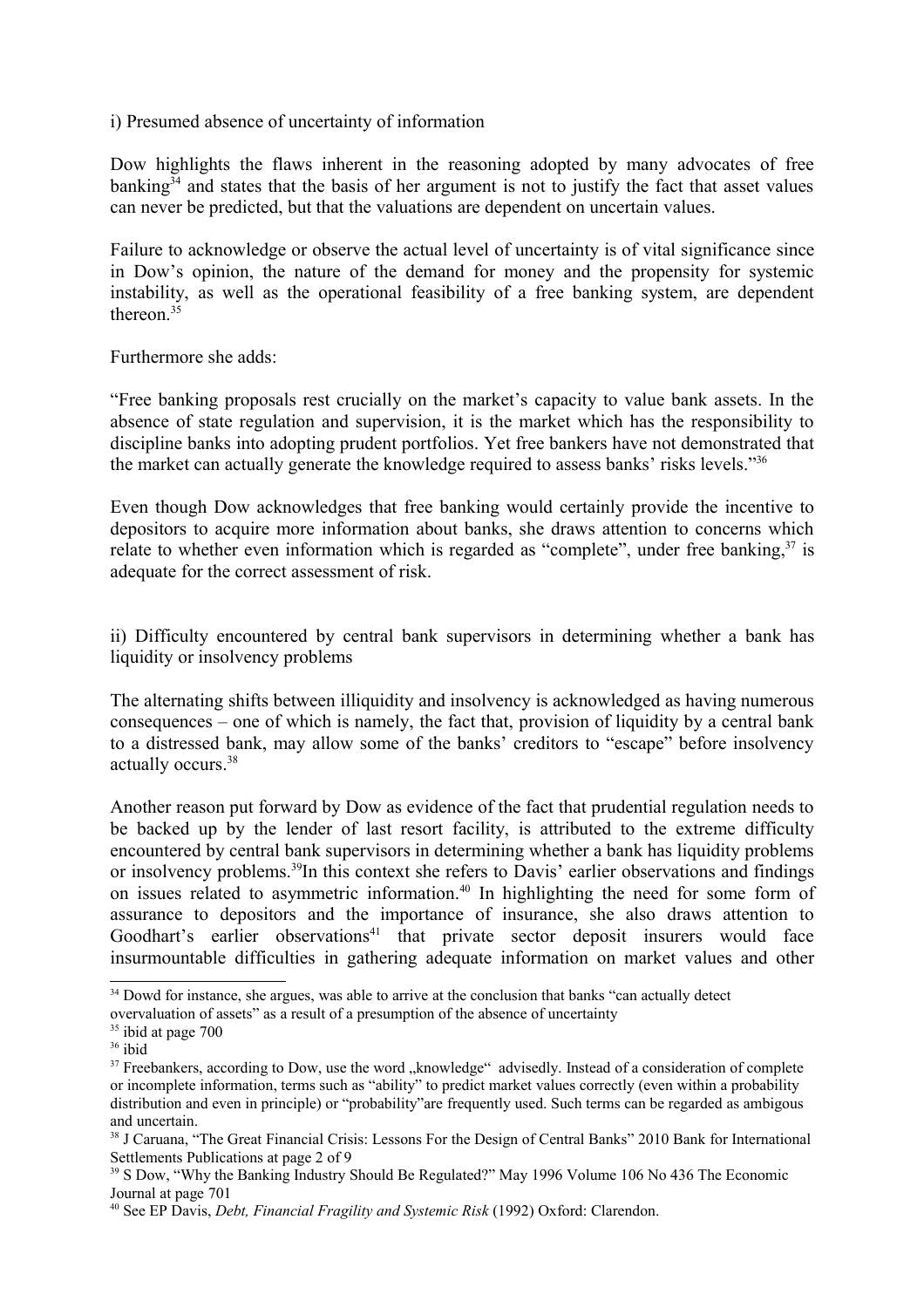financially relevant data and that such task would even prove more difficult for small deposit holders.

Other Reasons why Free Banking May Encounter Problems in attempting to Foster System Stability.

### Procyclical Effects

Even though it could be argued that the regulator or standard setter's imposition of capital adequacy requirements also contributes to pro cyclical effects – as is evidential of Basel II, central banks, standard setters and governments still have vital roles to play in countering such pro cyclical effects. The capacity for economic cycles to be aggravated further during their peaks (economic booms) or troughs (recessive periods) – given the absence of state or central bank supervision and provided that such procyclical effects occur under free banking mechanisms, would provide the perfect recipe for systemic instability whose effects could trigger immeasurable and potentially damaging consequences.

In establishing monetary policies, central banks (which are responsible for monetary policy as well as supervision) would need to know how and when cyclical developments would be likely to influence macro prudential policies, which in turn would affect economic prospects.<sup>42</sup>

The Benston-Kaufman proposal for a modified free banking scheme (whereby there would still be a central bank whose purpose would be the supply of adequate liquidity to the banking sector, as a means of redressing the issue of system wide instability up to a point), is considered by Dow to be the most superior (when compared with other free banking proposals).<sup>43</sup> It is considered by Dow to be more superior to the other free banking proposals given the fact that "in a situation of a reversal in expectations about the asset values, an increased supply of liquidity into the system by the central bank, is the best policy for limiting the potential for instability."<sup>44</sup>

# D. Central Bank Intervention

I. Characteristics and functions of central banks which provide it with unique attributes required to address asymmetric information and undertake functions aimed at safeguarding system stability include:<sup>45</sup>

<sup>41</sup> See also CAE Goodhart, 'Bank insolvency and deposit insurance: a proposal.' In *Money and Banking: Issues for the Twenty-First Century*. (ed. P. Arestis) (1993)London: Macmillan.

 $\frac{42}{4}$  See J Caruana,  $\ldots$  The Great Financial Crisis: Lessons for the Design of Central Banks" May 2010 BIS Publications at page 4 of 9

<sup>&</sup>lt;sup>43</sup> See S Dow, "Why the Banking Industry Should Be Regulated?" May 1996 Volume 106 No 436 The Economic Journal at page 702

<sup>44</sup> Other conditions attached to this proposal by Benston and Kaufman include i) "there would be no direct lending of last resort to individual banks and no supervision (supervision is seen as being superseded by riskassessment carried out by competing federal agencies) and ii)it would be up to the inter bank market to decide on the terms on which reserves might be borrowed." Ibid.

<sup>&</sup>lt;sup>45</sup>See J Caruana, "The Great Financial Crisis: Lessons for the Design of Central Banks" May 2010 BIS Publications at pages 2 - 4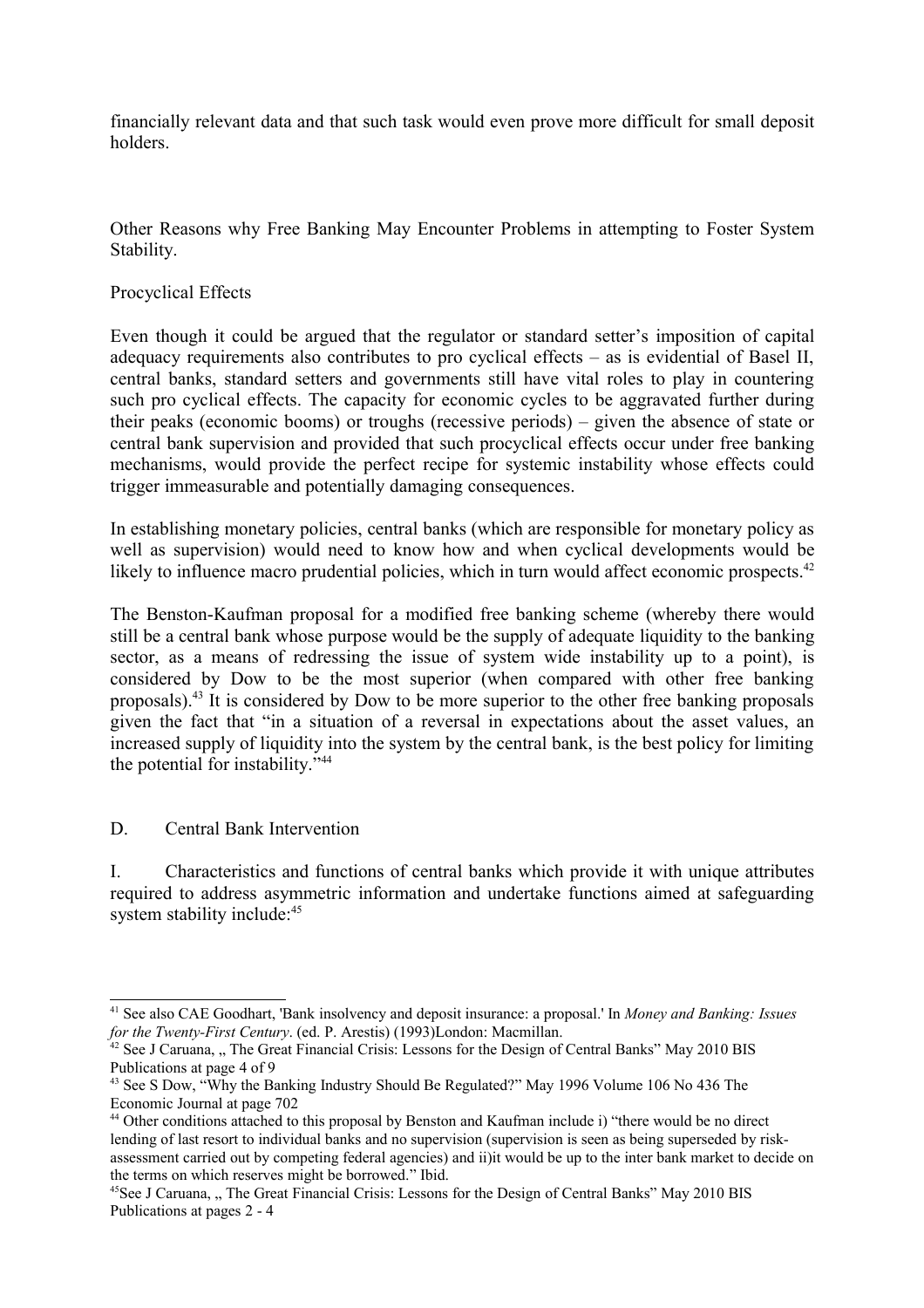- i) Their key roles in overseeing the inter bank payments and settlement infrastructures – since such systems are fundamental to the modern financial system
- ii) Their unique ability to provide almost unlimited system-wide liquidity at very limited notice. In order to perform their roles as lenders of last resort, central banks will require more information about the condition of individual banks before a crisis – for example, knowledge of the levels of risk-taking and maturity transformation of some banks (which may require broad information sharing between agencies and the capacity to obtain information directly from financial firms).
- iii) The considerable amount of resources which are committed by central banks towards the analysis of macro economic and financial trends.

An important reason for advancing the argument that central banks should retain their roles as bank supervisors whilst serving as lenders of last resort arrangements therefore relates to the extent to which synergies and complementarities exist between monetary policy and financial stability – such that it would not only be impracticable, but also extremely difficult to isolate these policies from each other.<sup>46</sup>

II. Separation of lender of last resort function of central bank from its role as supervisor:

The separation of the lender of last resort function of the central bank from its role as supervisor has the potential to prevent a situation whereby conflicts of interest could occur. $47$ Furthermore, where close collaboration exists between a separate supervisory agency and the central bank, the existence of such collaboration and links between the supervisory agency and the central bank, make it more desirable for a separate agency to undertake supervisory functions for purposes of timely, accurate, transfer of information between both authorities. Where a central bank has to undertake wider responsibilities aimed at incorporating greater macro stability based policies, the assumption of such a role will require greater accountability "since functions related to financial stability are by nature, more political than monetary policy decisions."<sup>48</sup>

Furthermore, Caruana argues that the need to differentiate the central bank's responsibilities from those of the government (since central banks stand in a position where they are nearly almost always first in line – when a financial crisis occurs) is not the only issue which arises in considering governance arrangements required for central banks to fulfil their role in facilitating financial stability.<sup>49</sup> "Central banks also need to have realistic financial stability objectives which are consistent with their primary monetary policy responsibilities – as well as the powers and instruments to meet such objectives."<sup>50</sup>

<sup>46</sup> ibid at page 8 of 9

<sup>47</sup>See Research Papers (1999) Houses of Parliament Research Paper 99/68 "Financial Services and Markets Bill" [ Bill 121 of 1998-99] at page 13; see also C Briault, 'The Rationale for a Single National Services Regulator' (1999) Financial Services Authority London Occasional Paper 2 May 1999 at page 28, where arguments in favour of a transfer from the central bank to a separate agency include the fact that a situation whereby the central bank acts as lender of last resort and sets monetary policies, as well as supervisor, may give rise to conflicts of interest.

<sup>&</sup>lt;sup>48</sup> See J Caruana, " The Great Financial Crisis: Lessons for the Design of Central Banks" May 2010 BIS Publications at page 8 of 9

 $49$  ibid at page 1 of 9

 $50$  ibid at pages 1 and 2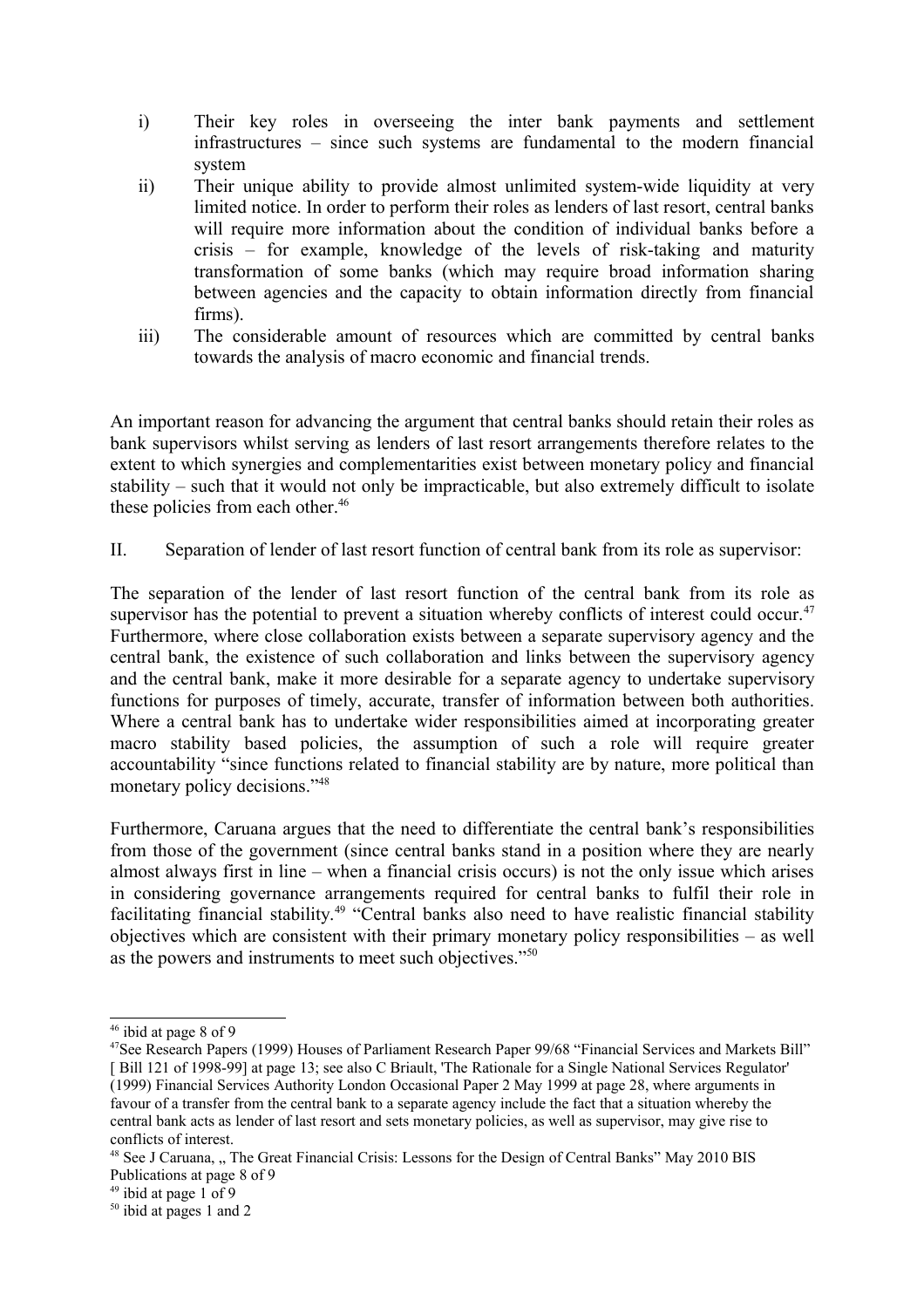#### E. Conclusion

Even though certain merits are to be derived from a system which operates on the basis of free banking, the role of central banks and the governments in facilitating system wide stability and the inability of free banking to serve as an effective substitute for such a role, adds weight to the decision to favour a modified free banking scheme (whereby there would still be a central bank whose purpose would be the supply of adequate liquidity to the banking sector, as a means of redressing the issue of system wide instability up to a point).

It would have been ideal if markets could intervene naturally, precisely and promptly when banks are confronted with a situation where their reserves are significantly reduced. However this, as past crises have revealed, is not the case. Prompt responsiveness is best provided by central banks. Rather than banks retaining the option not to redeem their liabilities, as proposed by Dowd,<sup>51</sup> the central bank, in certain situations,<sup>52</sup> could "offset the reduction in bank reserves with open market operations and the central bank would be held accountable for any (if) resulting economic collapse." It is presumed that in such cases as the latter proposal - where banks are allowed to fail, such banks' failures are not considered to have such systemic importance that they would merit government bail outs.

Even though it has been argued that banks have been able to retain strong capital positions when regulation did not exist, and that historical records reveal that government or central bank intervention have actually contributed to financial instability, to concede to these arguments would imply a lack of consideration of global developments which have occurred – particularly over the past three decades. Namely, the rise in conglomeration, more advanced information technology and the growth of complex financial products such as derivatives whose nature and existence further contribute to problems related to asymmetric information. Where conglomerates are involved in complex financial transactions, and such enterprises are "too interconnected" or "too big" to fail, then government intervention - as well as central bank intervention, may be necessary to prevent a downward spiral of the financial system and the entire economy.

The role which regulation presently assumes in the financial system has become more formidable because of the increasing prominence of the structure of financial regulation. The importance attached to the structure of financial regulation stems principally from the central and unique position held by banks – as well as the nature of risks in banking. The adoption of the principle of consolidated supervision has enabled supervisors to assess more adequately the overall strength of a banking organisation and to monitor its susceptibility to risks based on the totality of the business – wherever conducted.<sup>53</sup> Such a consolidated approach to regulation would also help mitigate risks and market failures attributed to asymmetric information.

<sup>&</sup>lt;sup>51</sup> Such option clauses being invoked in the absence of insolvency problems and when there is a reduction in bank reserves. See K Dowd, *The State and the Monetary System* (1989) Hemel Hempstead: Philip Allan.

 $52$  This situation is applicable to where depositors take their funds out of the banking system and where the banks in which funds are re deposited kept higher reserve ratios. Benston and Kaufman argue that if depositors were to re deposit their funds in other banks and these banks kept reserves at about the same ratio to deposits as did the failed banks, there would be no reduction in aggregate money or credit. See GJ Benston and GG Kaufman, "The Appropriate Role of Bank Regulation" Economic Journal Volume 106 at page 693

 $53$  Organisation for Economic Co-operation and Development, "Trends in Banking Structure and Regulation in OECD Countries" (1987) at page 14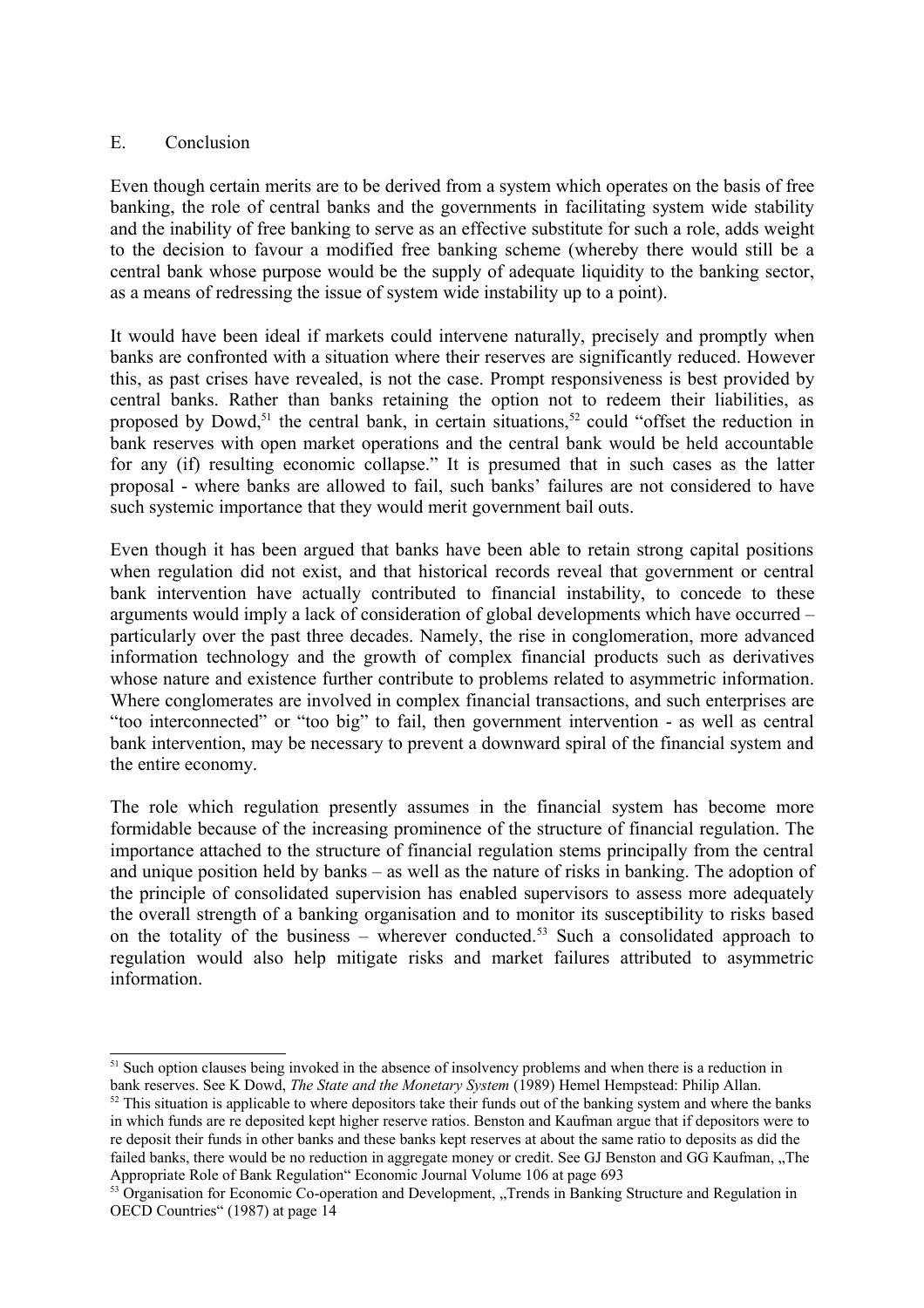#### BIBLIOGRAPHY

Alworth JSand Bhattacharya S, Paper presented at the 32nd Annual Conference on Bank Structure and Competition

Benston GJ and Kaufman GG, The Appropriate Role of Bank Regulation" (1996) Economic Journal Volume 106 (May)

Benston GJ, and GG Kaufman, *Risk and Solvency Regulation of Depository Institutions. Past Policies and Current Options.* New York: Salomon Brothers Center Graduate School of Business, New York University. 1988

Briault C, 'The Rationale for a Single National Services Regulator' (1999) Financial Services Authority London Occasional Paper 2 May 1999

Calomoris CW and Gorton G, "The Origins of Banking Panics: Models, Facts and Bank Regulation" in GR Hubbard ed *Financial Markets and Financial Crises* (1991) Chicago : University of Chicago Press

Caruana J, "The Great Financial Crisis: Lessons For the Design of Central Banks" 2010 Bank for International Settlements Publications

Davis EP, *Debt, Financial Fragility and Systemic Risk* (1992) Oxford: Clarendon.

Diamond DW and Verrechia RE "Optimal Managerial Contracts and Equilibrium Security prices" (1982) Journal of Finance, Volume 37

Dow S, "Why the Banking Industry Should Be Regulated?" May 1996 Volume 106 No 436 The Economic Journal

Dowd K, "Does Asymmetric Information Justify Bank Capital Adequacy Regulation?" *Cato Journal*, Vol. 19, No. 1 (Spring/Summer 1999)

Dowd K, "The Case For Financial Laissez-Faire" May 1996 The Economic Journal Volume 106

Goodhart CAE, 'Bank insolvency and deposit insurance: a proposal.' In *Money and Banking: Issues for the Twenty-First Century*. (ed. P. Arestis) (1993)London: Macmillan.

Jensen M and Murphy K "Performance Pay and Top Management Incentives" Journal of Political Economy Volume 98

Kaufman GG "Bank Contagion: A Review of the Theory and Evidence" Journal of Financial Services Research Volume 8 No 2

Mishkin FS, "Asymmetric Information and Financial Crisis: A Historical Perspective." In R. Glenn Hubbard, ed., *Financia! Markets" and Financial Crises.* Chicago: University of Chicago Press